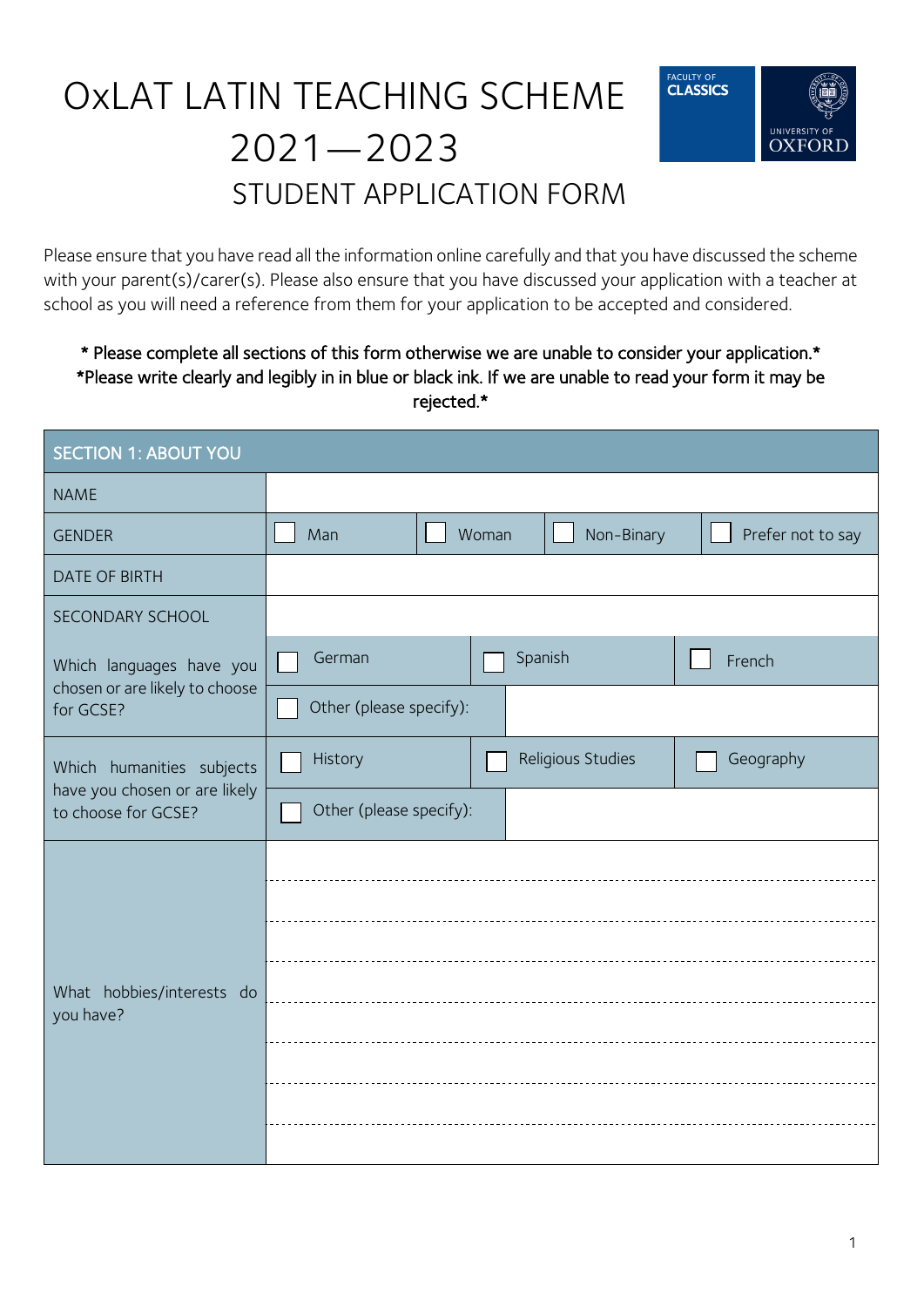| <b>SECTION 2: PERSONAL STATEMENT</b>                                                                                                                                                                                                          |
|-----------------------------------------------------------------------------------------------------------------------------------------------------------------------------------------------------------------------------------------------|
| In about 300-350 words please tell us more about yourself. The selection panel will use this when deciding which<br>applicants will be offered a place on the scheme. Some guidance on what to include:<br>Why you want to learn Latin;<br>÷, |
| Why you have chosen the humanities subjects which you have chosen or are likely to choose for GCSE;<br>$\blacksquare$<br>Why your hobbies and/or interests are interesting to you.<br>$\blacksquare$                                          |
| How these might relate to the subject(s) you would like to study at A-Level;<br>$\blacksquare$<br>Your aims and aspirations for the future.<br>Ξ                                                                                              |
|                                                                                                                                                                                                                                               |
|                                                                                                                                                                                                                                               |
|                                                                                                                                                                                                                                               |
|                                                                                                                                                                                                                                               |
|                                                                                                                                                                                                                                               |
|                                                                                                                                                                                                                                               |
|                                                                                                                                                                                                                                               |
|                                                                                                                                                                                                                                               |
|                                                                                                                                                                                                                                               |
|                                                                                                                                                                                                                                               |
|                                                                                                                                                                                                                                               |
|                                                                                                                                                                                                                                               |
|                                                                                                                                                                                                                                               |
|                                                                                                                                                                                                                                               |
|                                                                                                                                                                                                                                               |
|                                                                                                                                                                                                                                               |
|                                                                                                                                                                                                                                               |
|                                                                                                                                                                                                                                               |
|                                                                                                                                                                                                                                               |
|                                                                                                                                                                                                                                               |
|                                                                                                                                                                                                                                               |
|                                                                                                                                                                                                                                               |
|                                                                                                                                                                                                                                               |
|                                                                                                                                                                                                                                               |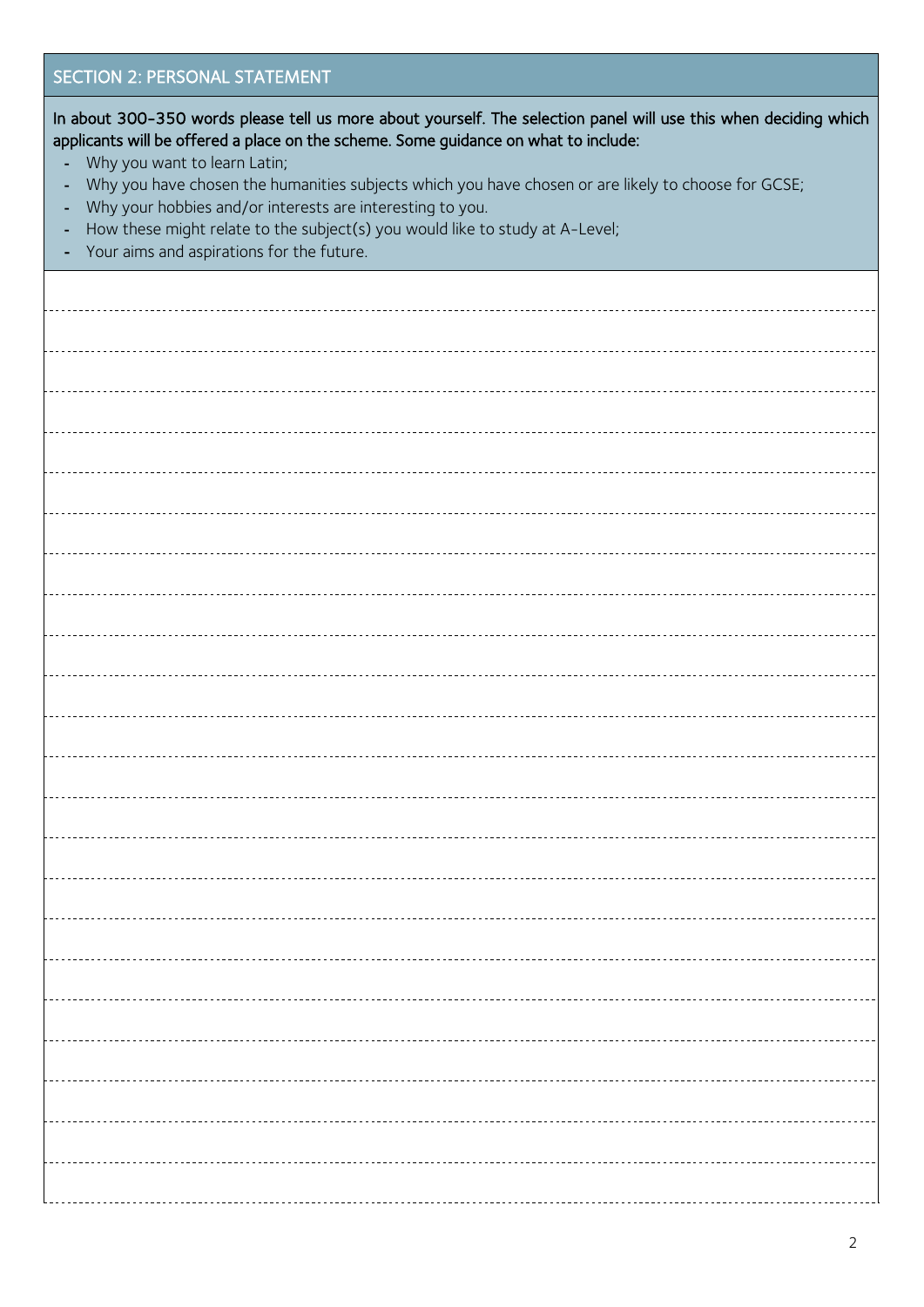| -------------------------- |  |
|----------------------------|--|
|                            |  |
|                            |  |
|                            |  |
|                            |  |
|                            |  |
|                            |  |
|                            |  |
|                            |  |
|                            |  |
|                            |  |
|                            |  |
|                            |  |
|                            |  |
|                            |  |
|                            |  |
|                            |  |
|                            |  |
|                            |  |
|                            |  |
|                            |  |
|                            |  |
|                            |  |
|                            |  |
|                            |  |
|                            |  |
|                            |  |
|                            |  |
|                            |  |
|                            |  |
|                            |  |
|                            |  |
|                            |  |
|                            |  |
|                            |  |
|                            |  |
|                            |  |
|                            |  |
|                            |  |
|                            |  |
|                            |  |
|                            |  |
|                            |  |
|                            |  |
|                            |  |
|                            |  |
|                            |  |
|                            |  |
|                            |  |
|                            |  |
|                            |  |
|                            |  |
|                            |  |
|                            |  |
|                            |  |
|                            |  |
|                            |  |
|                            |  |
|                            |  |
|                            |  |
|                            |  |

Please continue on a separate sheet if you need to.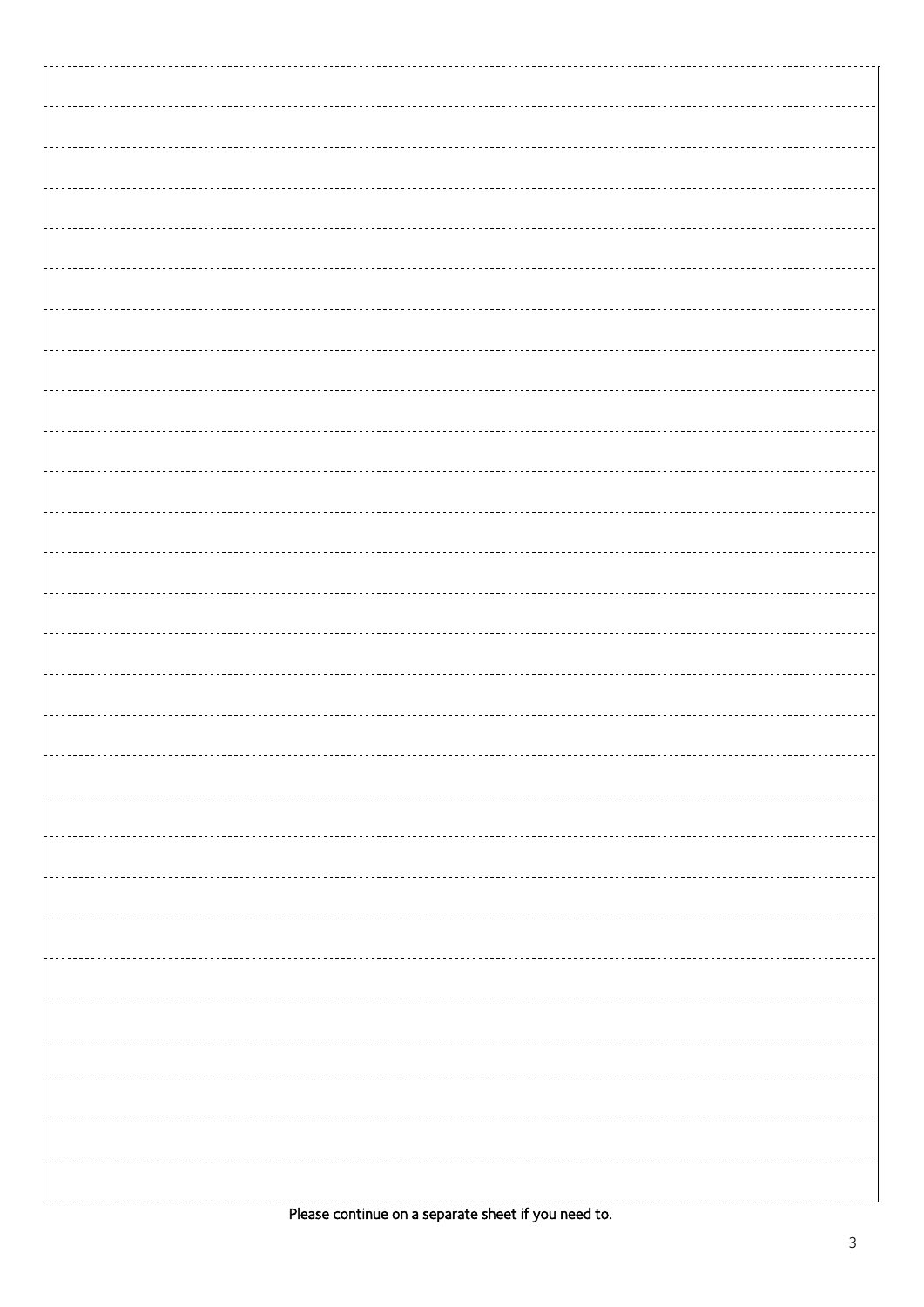### IMPORTANT!

| You will only be considered for the scheme if your application is endorsed by your school (by including a supporting<br>statement from a teacher, preferably an English or MFL teacher, acting as a referee) AND is also accompanied by a<br>completed Parent/Carer form. |            |  |    |  |
|---------------------------------------------------------------------------------------------------------------------------------------------------------------------------------------------------------------------------------------------------------------------------|------------|--|----|--|
| Has a parent/carer filled in the online form?                                                                                                                                                                                                                             | <b>YES</b> |  | NO |  |
| Has one of your teachers filled in the online form?                                                                                                                                                                                                                       | <b>YES</b> |  | NO |  |

## SECTION 3: PARENT/CARER

Please provide details of the parent/carer who will be completing the online parent/carer section of the application form.

| <b>PARENT/CARER NAME</b>   |  |
|----------------------------|--|
| <b>TELEPHONE NUMBER</b>    |  |
| <b>EMAIL ADDRESS</b>       |  |
| <b>RELATIONSHIP TO YOU</b> |  |

| SECTION 4: TEACHER'S REFERENCE<br>Please provide contact details of the teacher who will be providing your school reference. |                                                                               |  |
|------------------------------------------------------------------------------------------------------------------------------|-------------------------------------------------------------------------------|--|
| <b>TEACHER'S NAME</b>                                                                                                        |                                                                               |  |
| POSITION AT SCHOOL                                                                                                           | English Teacher $\lfloor \rfloor$ Form Teacher<br>Head of Year<br>MFL teacher |  |
|                                                                                                                              | Other (please specify):                                                       |  |
| <b>EMAIL ADDRESS</b>                                                                                                         |                                                                               |  |
| <b>TELEPHONE NUMBER</b>                                                                                                      |                                                                               |  |

| <b>SECTION 5: DECLARATION</b> |  |
|-------------------------------|--|
| SIGNATURE                     |  |
| PRINT NAME                    |  |
| <b>DATE</b>                   |  |